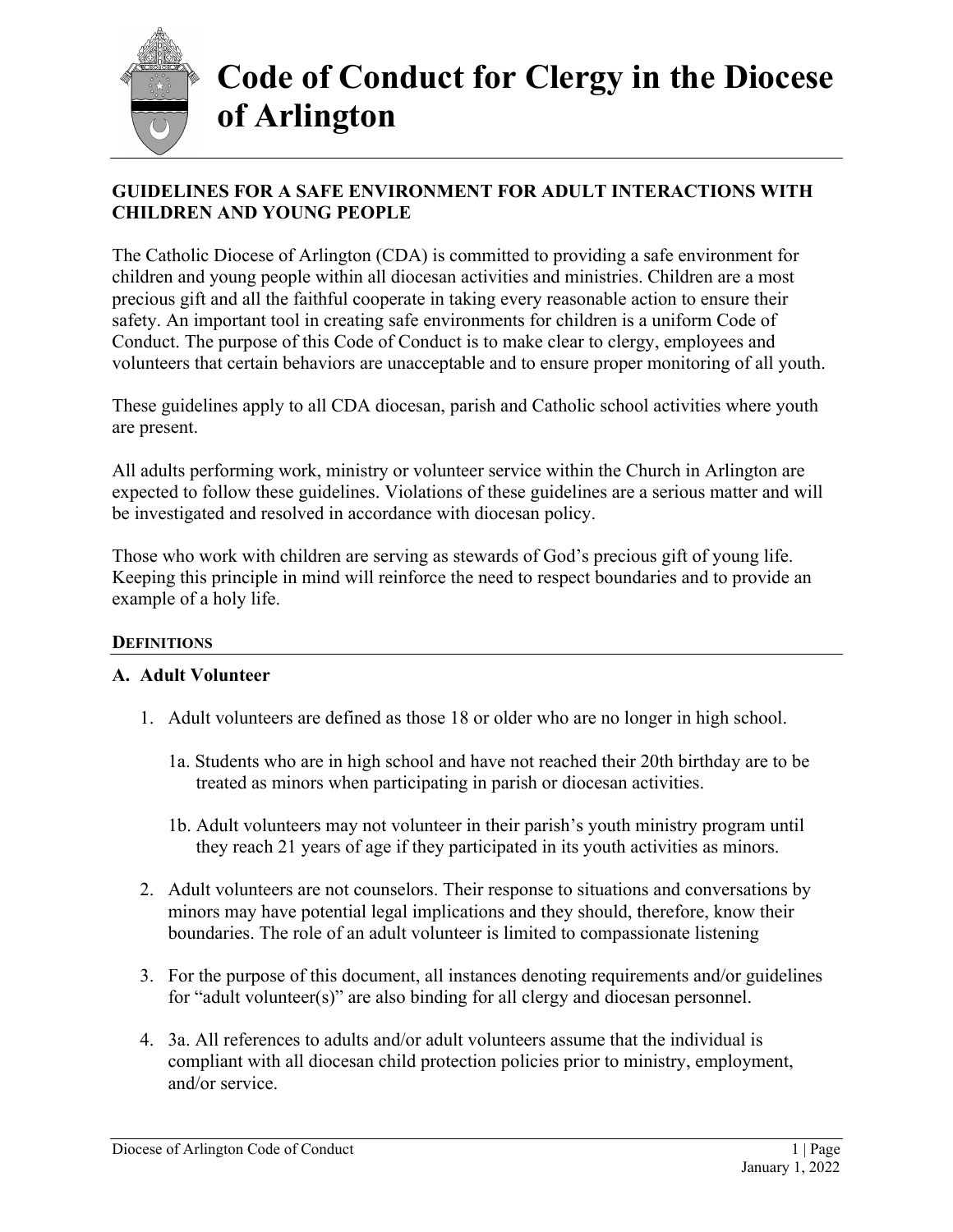

### **B. Chaperone/Supervisor**

A Chaperone/Supervisor is defined as an adult volunteer that has oversight or supervisory authority over youth during a diocesan, parish and/or school activity (either on or off campus) whether for occasional or regular activities. These individuals share in the responsibility and authority of the parish or diocesan staff person designated to have oversight of a particular youth event or activity and its leaders.

- 1a. All Chaperones/Supervisors must be at least 21 years of age.
- 1b. When determining the appropriate ratio of Chaperones/Supervisors to minors for activities, a husband and wife that have direct supervision over the same group of individuals only count as one Chaperone/Supervisor.

### **C. Child**

1. For the purposes of this Code, "children," "child," "minor," "youth," or "young person" is defined to mean any person less than 18 years of age or habitually lacking the use of reason, or still in high school and having not reached his or her 20<sup>th</sup> birthday.

1a. Those who have completed their senior year of high school and would like to participate in youth activities may do so providing:

i. They do not participate in college activities prior to the first day of the Virginia state college schedule.

### **D. Social Media**

- 1. Social Media is defined as any form of electronic communication through which a user creates, utilizes, accesses, retrieves, and/or visits online communities or systems to share information, ideas, personal messages, and other content.
- 2. For the purposes of this Code, Social Media is to encompass, but is not limited to, all of the following: email, texting, chat rooms, instant messaging, social networks, video messaging, conferencing applications, on-line message boards, gaming systems, landline and mobile telephones, on-line voice communications, etc.
	- 2a. In accordance with diocesan policy, as stated in 9.1 and 9.2 of the *Information Security Policy, version 16,*

"9.1 All information and messages that are created, sent, received or stored using diocesan communication assets are the sole property of the Diocese, and no user has any ownership interest or expectation of privacy in such communications. The Diocese retains the right, in its sole discretion, to review all information or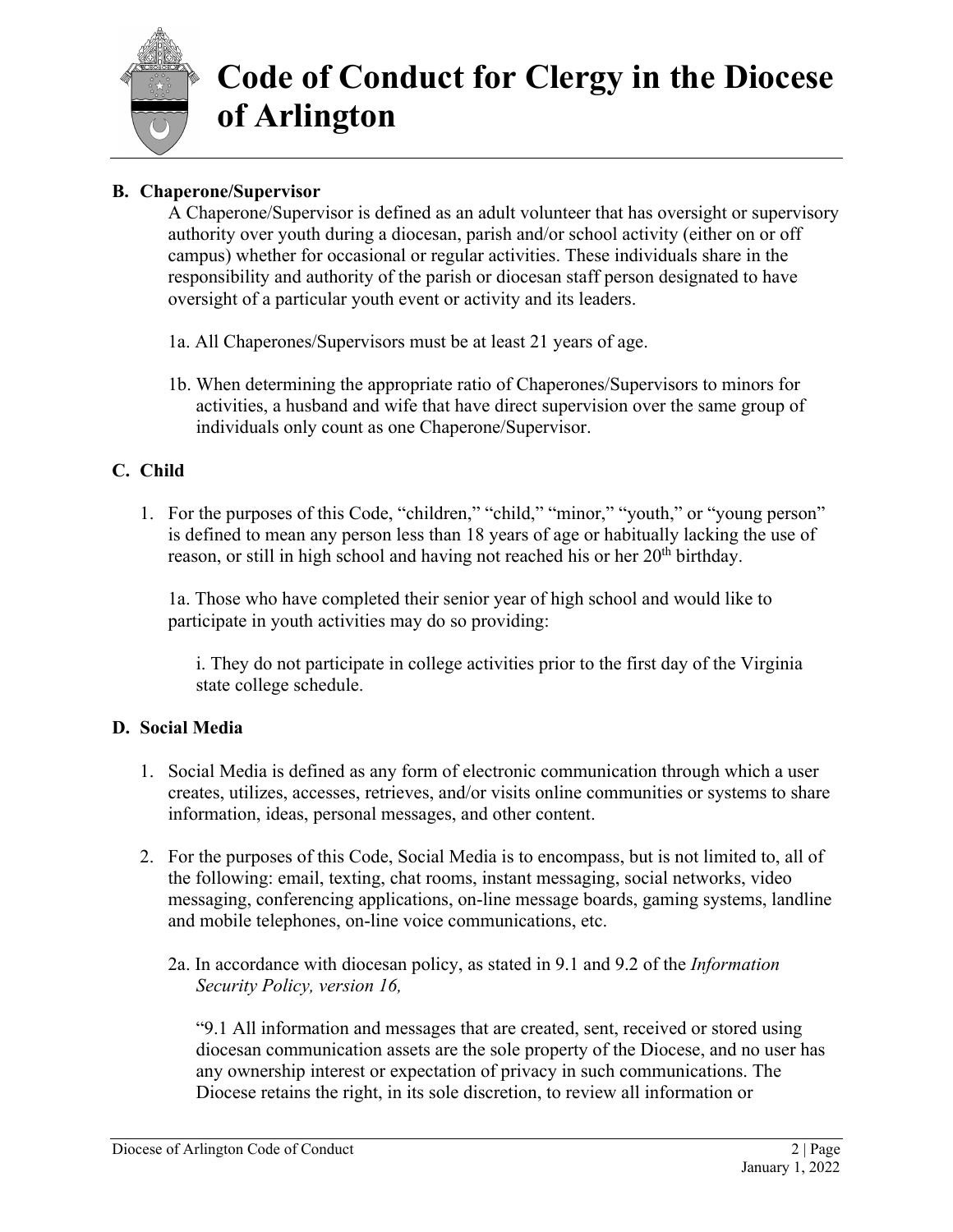

communications sent, received, stored, or posted using Diocesan communication assets. The Diocese also retains the right to track internet usage and file downloads, for compliance with diocesan policies and for other business reasons.

IT staff will not review the content of an individual user's communications out of personal curiosity or at the request of individuals who have not gone through the proper approval process.

A Department Supervisor must file a request to the Director of Human Resources to have email messages or internet activity reviewed or monitored. The Director of Human Resources will authorize or deny monitoring. If authorized, the HR Director will contact the IT Director to initiate the review/monitoring. The results will be returned to the HR Director."

2b. The above stated IT policy is updated on a regular basis and the most recent policy edition will apply.

3. Clergy, employees, and volunteers who use their own personal account(s) to communicate with minors or their parents/guardians for diocesan, parish, and/or schools activities subject themselves to the above diocesan policy.

### **FACILITIES**

### **E. Guidelines for Rectories**

1. Only clergy, seminarians, members of religious institutes or directly-related family members may be overnight guests in rectories.

1a. Only clergy, seminarians, members of religious institutes or directly-related family members may be admitted to personal living spaces within rectories (e.g. priests' personal rooms or suites).

- 2. When seminarians and/or members of religious institutes stay overnight at the rectory while visiting clergy, the Office of the Episcopal Vicar for Clergy is to be notified when it is an extended stay (i.e., more than one week).
- 3. Exception: On rare occasions, permission may be granted to allow overnight accommodations to adult male friends, which may include their spouses. In these cases, formal written permission is to be sought, in advance, through the Office of the Episcopal Vicar for Clergy.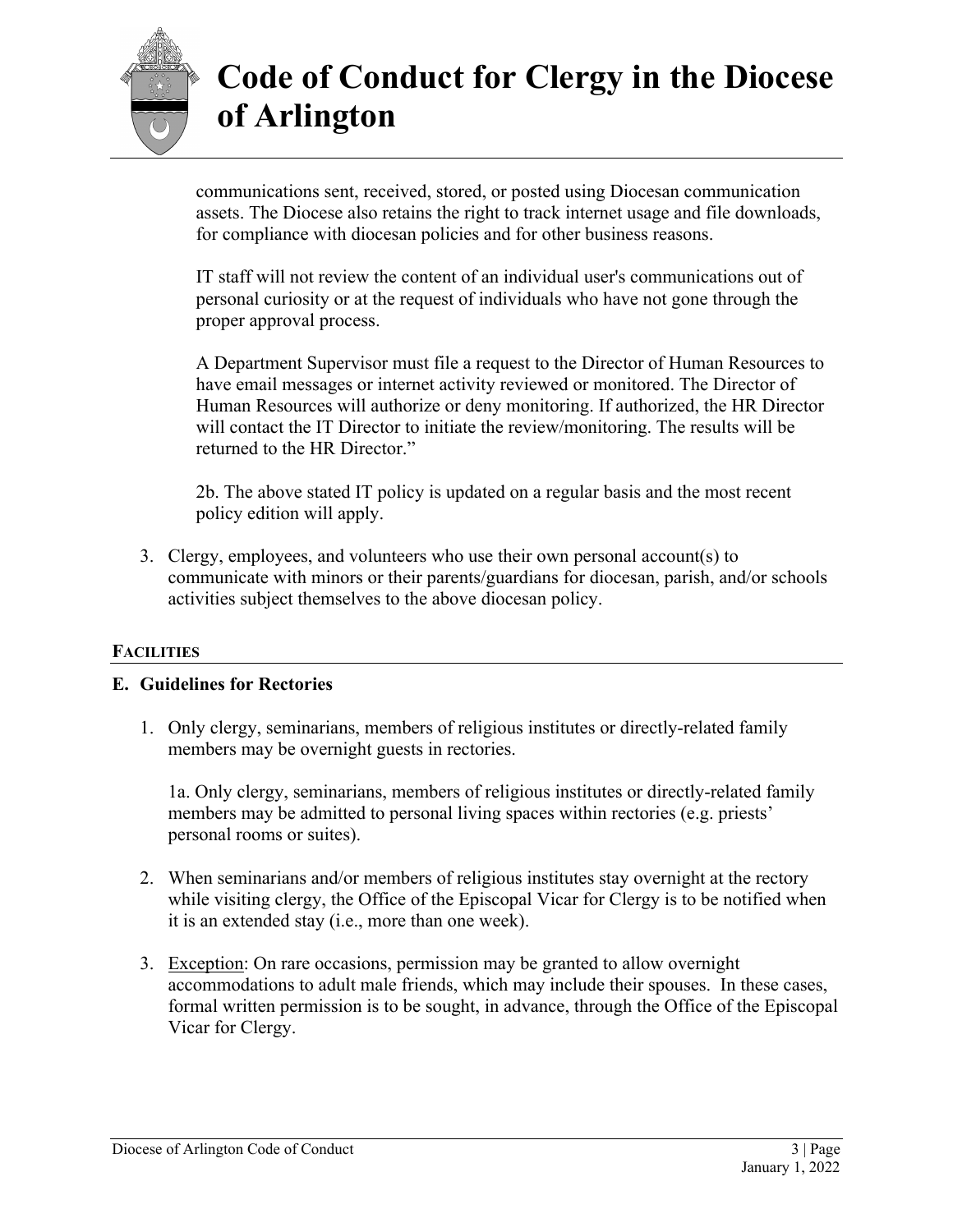

### **F. Guidelines for All Other Locations**

- 1. Planned, ongoing meetings with a child may not take place without the knowledge of a parent or guardian and the parish/school administration.
	- 1a. If one-on-one pastoral care of a minor should be necessary, the adult must not meet with the child in isolated environments. The adult will schedule meetings at appropriate times, and use public locations, that create an environment of transparency and accountability. The adult will also limit both the length and the number of sessions and make appropriate referrals when necessary.
- 2. Unrelated young persons are not to be in any parish, school, and/or diocesan adult's home without the presence of other non-related responsible adults.
- 3. An employee/adult volunteer should avoid being alone with a child(ren) in a locker room, restroom, dressing facility or other closed room or isolated area that is inappropriate to a ministry relationship.
- 4. Normally, youth should not have keys to diocesan, parish and/or school facilities. If they need keys because of employment, they should be carefully interviewed and monitored by an adult supervisor.
- 5. Facilities must be monitored during all organized activities.
	- 5a. During all activities at which minors are present adults compliant with the diocesan child protection policies are to be available in the building(s) or location where the activities are taking place and in sufficient proximity to allow monitoring.

### **PASTORAL STANDARDS FOR THE CLERGY**

### **G. Guidelines for Spiritual Directors and Pastoral Counseling**

- 1. Spiritual Directors or Pastoral Counselors should refer clients to the appropriate professionals when the subject matter and/or situation are beyond their competence in counseling.
- 2. Clergy assume the full burden of responsibility for establishing and maintaining clear, appropriate boundaries in all counseling and counseling-related relationships.
- 3. Clergy, when acting as Spiritual Directors or Pastoral Counselors, should carefully consider the possible consequences and conflicts of interest before entering into a direction or counseling relationship with someone with whom they have a pre-existing relationship (i.e., employee, professional colleague, friend, or other pre-existing relationship).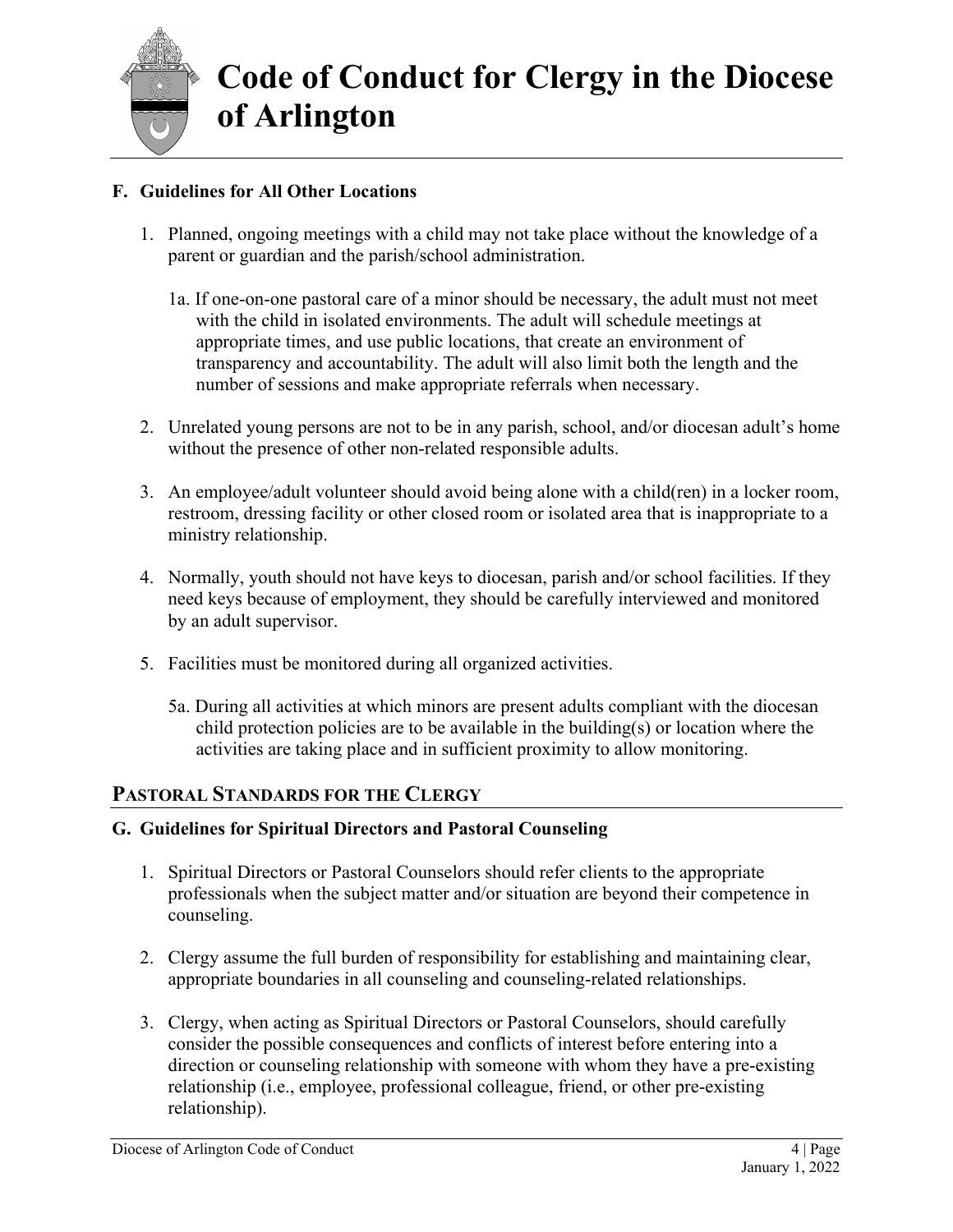

- 4. Clergy, when acting as Spiritual Directors or Pastoral Counselors, are not to audiotape or videotape sessions.
- 5. Clergy must never engage in sexual intimacies with the persons they counsel. This includes consensual and nonconsensual contact, forced physical contact and inappropriate sexual comments.
- 6. Physical contact of any kind (e.g., touching, hugging, holding) between Clergy in the role of Pastoral Counselors or Spiritual Directors and the persons they counsel can be misconstrued and should be avoided.
- 7. Sessions should be conducted at appropriate times and places.
- 8. No sessions may be conducted in private living quarters.
- 9. Appointments are to be held at places or times that would not cause confusion about the nature of the relationship for the directee or person being counseled or other observers.

### **INTERNAL FORUM AND CONFIDENTIALITY**

### **H. Sacramental Confidentiality**

1. Obligations stated in this Code of Conduct are not independent of the confidentiality related to sacramental confession. Under NO circumstances may there be any disclosure, however indirect, of information received through sacramental confession.

### **I. Internal Forum and Confidentiality**

- 1. Information obtained in the course of sessions external to sacramental confession, spiritual direction and pastoral counseling, relating to matters of conscience and actions associate with those matters, shall be confidential, except for compelling professional reasons or as required by law.
- 2. When clear and imminent danger to the client or to others is apparent, Clergy may disclose only the information necessary to protect the parties affected and to prevent harm.
	- 2a. Prior to disclosure being made, and if feasible, the person being counseled should be informed about the disclosure and the potential consequences.
	- 2b. The nature of confidentiality and its limits with each person should be discussed in counseling.
	- 2c. Minimal records should be kept of the content of sessions, if any record is necessary.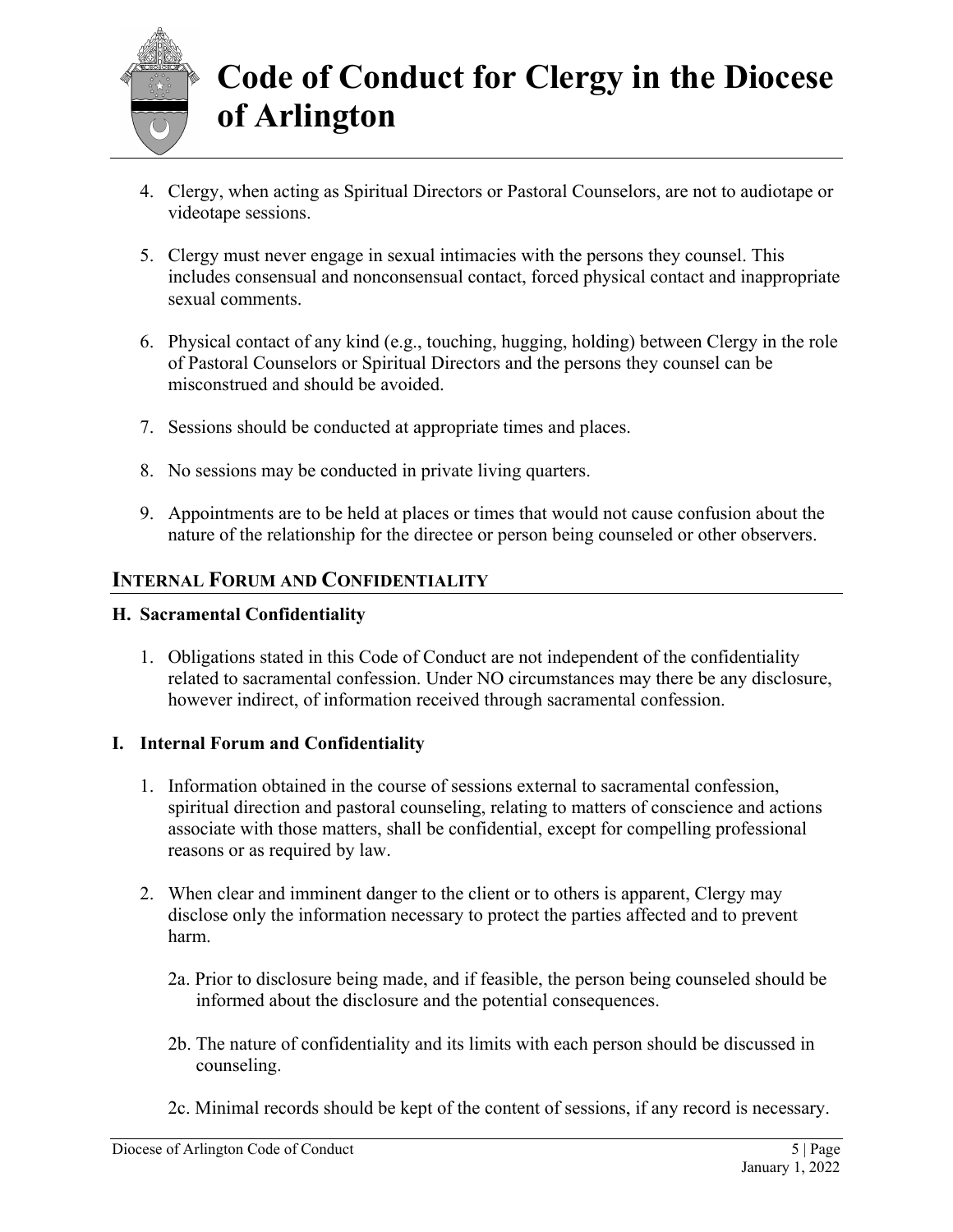

- 2d. Knowledge that arises from professional contact may be used in teaching, writing, homilies or other public presentations only when effective measures are taken to absolutely safeguard both the individual's identity and the confidentiality of the disclosures.
- 2e. While counseling a minor, if it is discovered that there is a serious threat to the welfare of the minor and that communication of confidential information to a parent or legal guardian is essential to the child's health and wellbeing, the Counselor or Spiritual Director should:
	- a. Attempt to secure written consent from the minor for the specific disclosure.

If consent is not given, disclose only the information necessary to protect the health and wellbeing of the minor.

#### **GENERAL GUIDELINES**

#### **J. Behavior of All Adults**

- 1. Any involvement with minors is to be approached from the premise that minors are restricted individuals. They are NOT independent. Hence, all activities involving minors may only occur with the explicit knowledge and consent of a diocesan representative and the child(ren)'s parents and/or guardians. They are subject to specific civil laws in the Commonwealth of Virginia, which may prohibit certain activities.
- 2. All adults are to abide by the local chain of command and by all custody, safety and emergency protocol and safe-environment procedures established by the sponsoring location, which are supplemental to the Diocesan Policy and Code of Conduct.
- 3. The possession, sale or use of illegal drugs and/or paraphernalia is strictly prohibited.
	- 3a. A child may never be offered an alcoholic beverage, tobacco, vapes, marijuana, drugs or anything else that is prohibited by law.
	- 3b. A child may not distribute, consume or partake of an alcoholic beverage, tobacco, vaping, marijuana, drugs or anything else that is prohibited by law in the presence of an adult on church/school property or at any affiliated event.
- 4. Adult volunteers may not give significant gifts or grant special privileges or opportunities to a specific child. Even small gifts are not to be given to children without the permission or knowledge of a parent or guardian.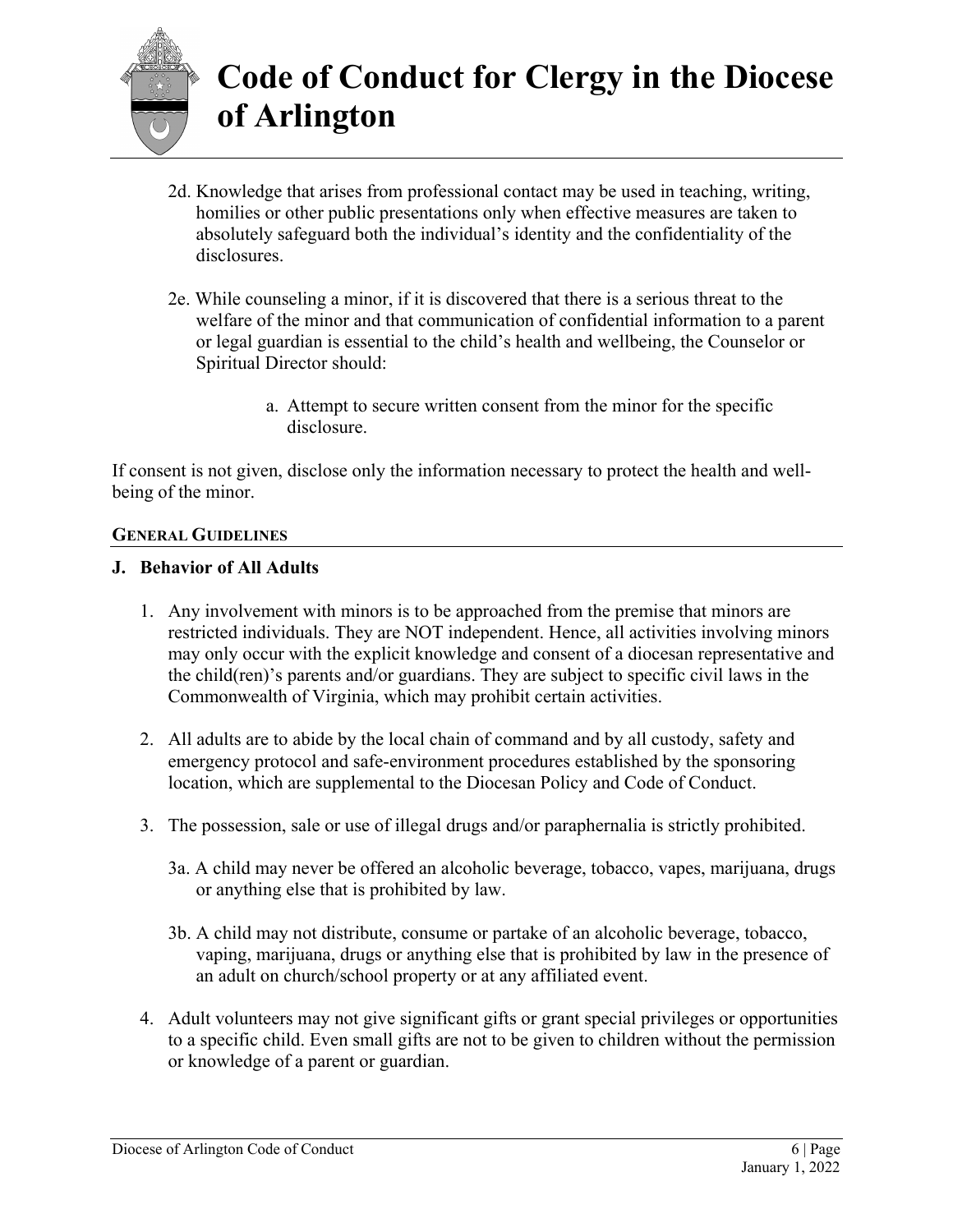

5. Adults may not engage in inappropriate conversations or use inappropriate humor, vocabulary, recordings, films, printed/digital materials or games with minors, particularly if the content is of a sexual nature or is otherwise age and/or developmentally inappropriate.

5a. Showing sexually explicit or pornographic material of any nature to a child is illegal.

- 5b. Acquisition, possession and/or distribution of child pornography is illegal.
- 6. Physical contact with another person should be age-appropriate, show respect and kindness, be public, and be non-sexual in nature.
	- 6a. Wrestling, tickling, and other acts of "horse-play" with a child must always be avoided.
	- 6b. Physical contact when alone with a child should be avoided. Hugging can be an expression of love and respect. However, hugging should always be done in the presence of others and never while alone in a room or behind closed doors.
	- 6c. If a child initiates physical contact, an appropriate, limited response is proper. In all cases it must be respectful and non-sexual.
- 7. If an adult becomes aware of an inappropriate emotional or personal bond, or a physical attraction between that adult and a young person, the adult should maintain clear professional boundaries between himself/herself and the young person, in addition to consulting with a supervisor.
- 8. Under no circumstance may an adult engage in the physical discipline of a minor.

8a. It is the policy of the Diocese that corporal punishment of a child is prohibited in all entities under the auspices of the Diocese. However, this prohibition of corporal punishment shall not be deemed to prohibit, and the definition of "child abuse" for purposes of this Code of Conduct shall not be deemed to include,

- (i) the use of incidental, minor or reasonable physical contact or other actions designed to maintain order and control;
- (ii) the use of reasonable and necessary force to quell a disturbance or remove a student from the scene of a disturbance that threatens physical injury to persons or damage to property;
- (iii) the use of reasonable and necessary force to prevent a student from inflicting physical harm on himself;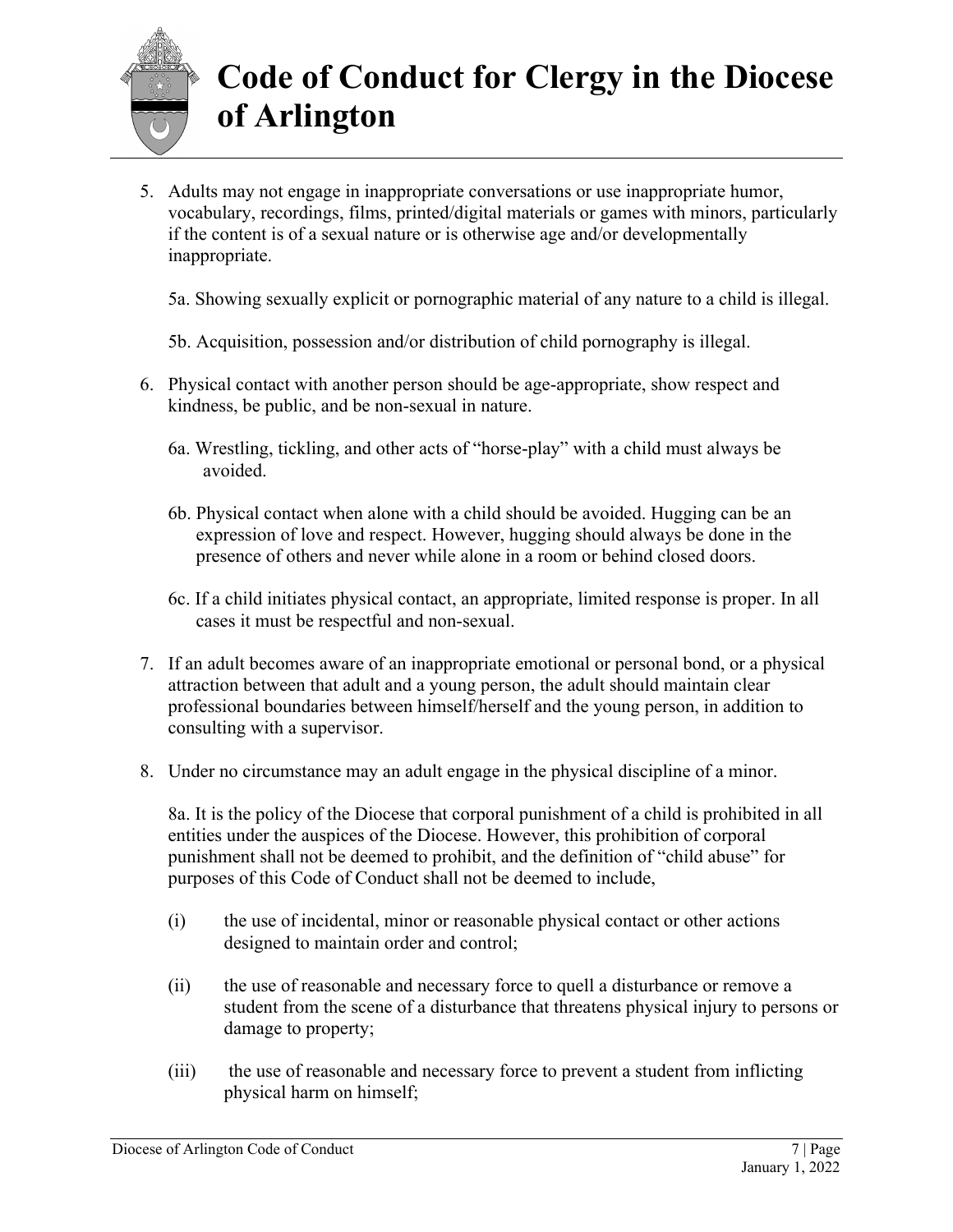

- (iv) the use of reasonable and necessary force for self-defense or the defense of others; or
- (v) the use of reasonable and necessary force to obtain possession of weapons or other dangerous objects or controlled substances or paraphernalia that are upon the person of the student or within his control. In addition, the definition of "child abuse" shall not be deemed to include any physical or mental pain, injury or discomfort caused by the foregoing, or which may result from participation in practice or competition in an interscholastic or intramural sport, physical education, or an extracurricular activity.
- 9. If any youth reports feeling uncomfortable with the actions or apparent intentions of an adult volunteer at an activity, this information should be reported to a supervisor immediately.
	- 9a. The supervisor must take immediate and appropriate action to ensure the safety of the minor.

9b. Any adult volunteer who receives a report involving child abuse or neglect, should work with their supervisor to ensure that it is promptly reported to Child Protective Services (CPS) or local law enforcement. Once a report has been made to CPS, the adult volunteer is then to report the incident in writing to diocesan authorities, who may then direct the volunteer or a delegate to report to law enforcement.

- 10. The supervisor should ensure the adult volunteer has been adequately instructed regarding the expectations for the event. If the adult volunteer is unable or unwilling to meet these expectations, the adult volunteer should be removed.
- 11. If any adult finds the behavior of any fellow adult or child to be concerning or suspicious, that adult should immediately report the information to a supervisor.
- 12. Adult volunteers shall refrain from drinking alcoholic beverages or using marijuana for four hours in advance of a youth event.
- 13. Adult volunteers shall refrain from using tobacco, vapes, marijuana or consuming alcohol in the presence of children at any in-person or virtual event or activity.
- 14. Items designed as weapons or that have the appearance of weapons are strictly prohibited.

14a. Some recreational activities or events utilize tools that have the appearance of weapons or may be used as such. Within the context of a particular event, these tools are permitted so long as the youth are appropriately monitored. These tools may include: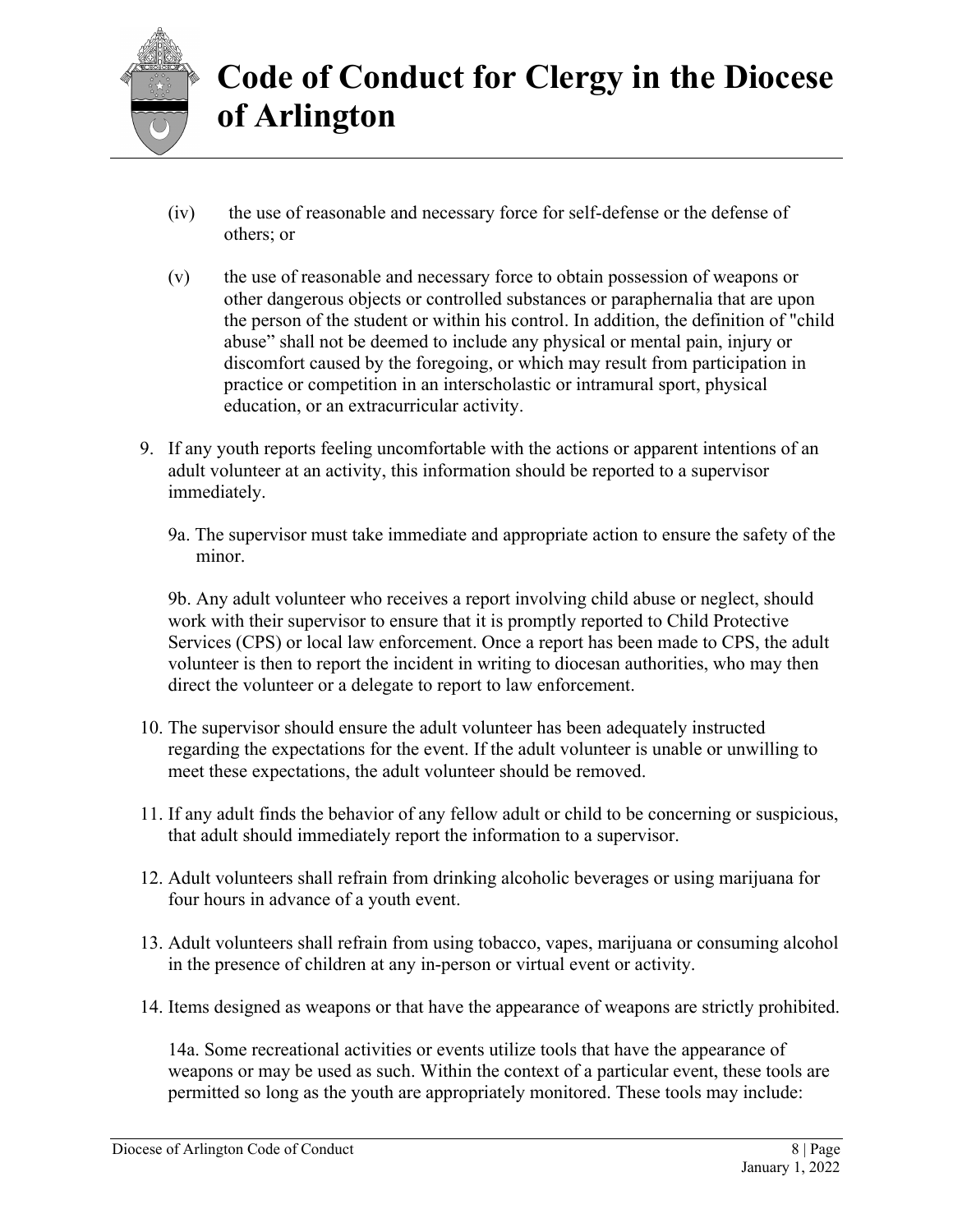

paintball guns, squirt guns, *Nerf* guns, camping tools (e.g., pocketknife, axe, saw), etc.

#### **SPECIFIC GUIDELINES**

### **K. Guidelines for Chaperones/Supervisors of Children at Group Activities**

- 1. Chaperones/Supervisors are responsible for reviewing the Diocese of Arlington Code of Conduct and all related guidelines with their supervisor.
- 2. Two or more adult volunteers compliant with the Diocesan child protection policy must be present for events involving children whether in-person or virtual.
	- 2a. Where feasible, virtual events should be recorded.
	- 2b. In the event that a sufficient number of Chaperones/Supervisors are not available, the event must be cancelled.
	- 2c. The required minimum ratio for Chaperones/Supervisors to children for a day trip:
		- Preschool  $1:4$
		- Grades  $K-5$  1:6
		- Grades  $6-8$  1:8
		- Grades  $9-12$  1:10
	- 2d. The required minimum ratio for Chaperones/Supervisors to children for events lasting more than 12 hours is 1:7.
- 3. If there is only one adult volunteer driver to transport youth, at least two youth must always be present.
	- 3a. The transport of one minor should only take place if there are two non-related adults in the vehicle.
	- 3b. When possible, drivers should only drop off and pick up youth from a predetermined location that is not at the youth's house.
- 4. Proper attire: Clothing must always be in keeping with modesty and Christian values. The following guidelines are to be observed:
	- 4a. Underwear is meant to be kept under clothes and generally not to be seen.
	- 4b. Breasts, bellies, and bottoms must remain covered at all times. Swimwear should be modest e.g., a one-piece or tankini for girls, trunks or jammers for boys.
	- 4c. Shorts and skirts must be no more than 3" above the knee.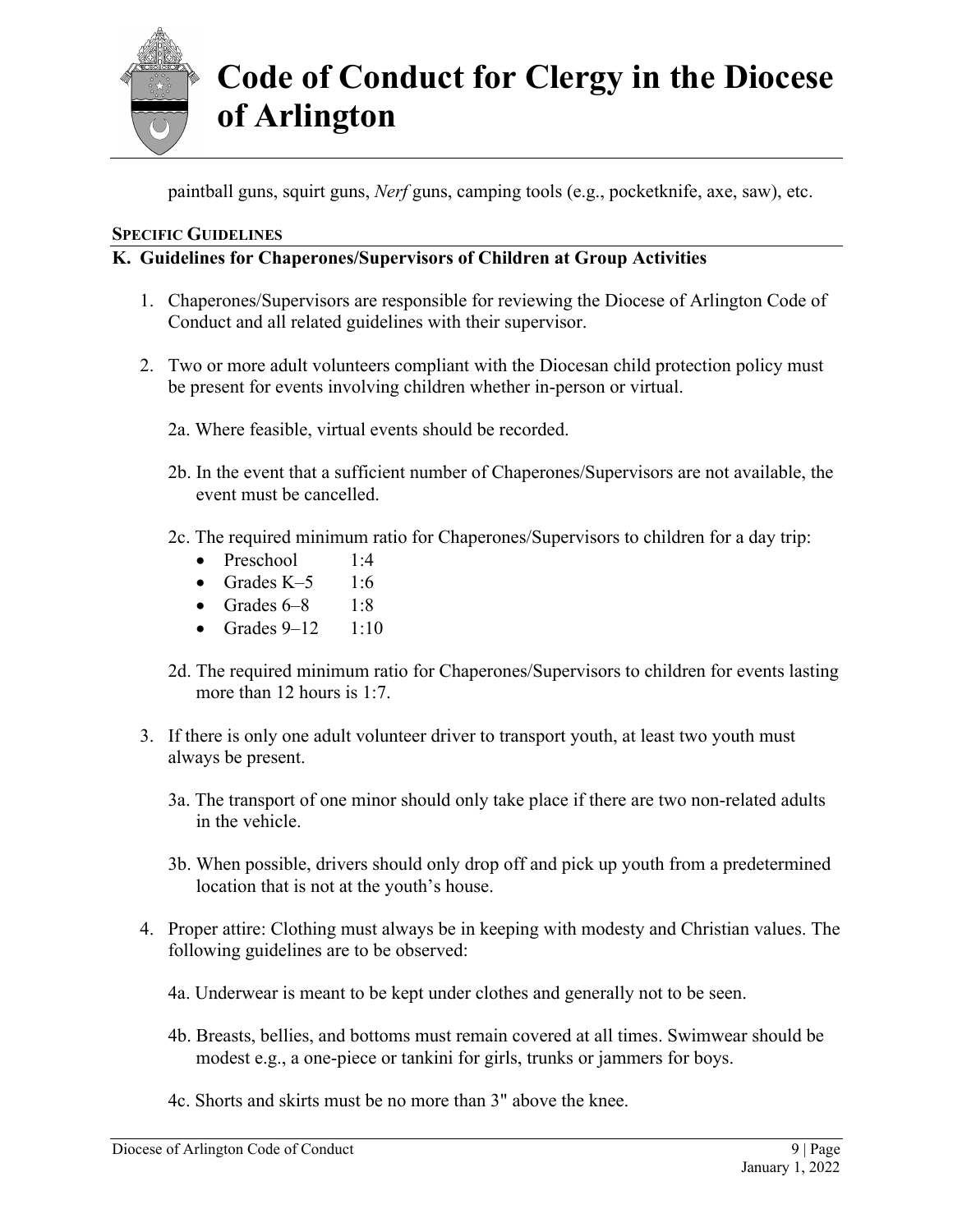

- 4d. Tank tops and skin-tight clothing are not allowed.
- 4e. Clothing free from inappropriate language or designs including that which is profane; images that depict, advertise, or advocate illegal, violent or lewd conduct; or the unlawful possession or use of weapons, drugs, drug paraphernalia, alcohol, tobacco, marijuana or other controlled substances; or is discriminatory or derogatory about the body.
- 4f. Clothing and/or head coverings free from gang-related or associated symbols, or other words or drawings that could pose a reasonable threat to the health of safety of any others are not allowed.

### **L. Off-site Events and Activities**

- 1. Parental permission, including a signed medical treatment form, must be obtained before taking children to any activities off the parish/school property or event location, even when students are delivered directly to the location.
	- 1a. Employees/Adult Volunteers may not administer medication of any kind without specific, written parent/guardian permission.
	- 1b. A copy of the parental permission and medical form for each young person is to be "in-hand" by a Chaperone/Supervisor for all off-site events. An additional copy is to remain at the parish along with a list of all participants at the event.
	- 1c. A good faith effort should be made to provide the appropriate care or assistance to any ill or injured young person in a life-threatening emergency situation Va. Code §  $8.01 - 225(A)(1)$ ).
- 2. Young people will be assigned to a specific Chaperone/Supervisor who will monitor and supervise their behavior throughout the event or trip.
	- 2a. Both adults and youth are expected to attend activities with the entire group or assigned small groups.
	- 2b. Adults participating in an event are expected to remain at the event until its conclusion.
	- 2c. Where feasible, separate adult restrooms should be utilized.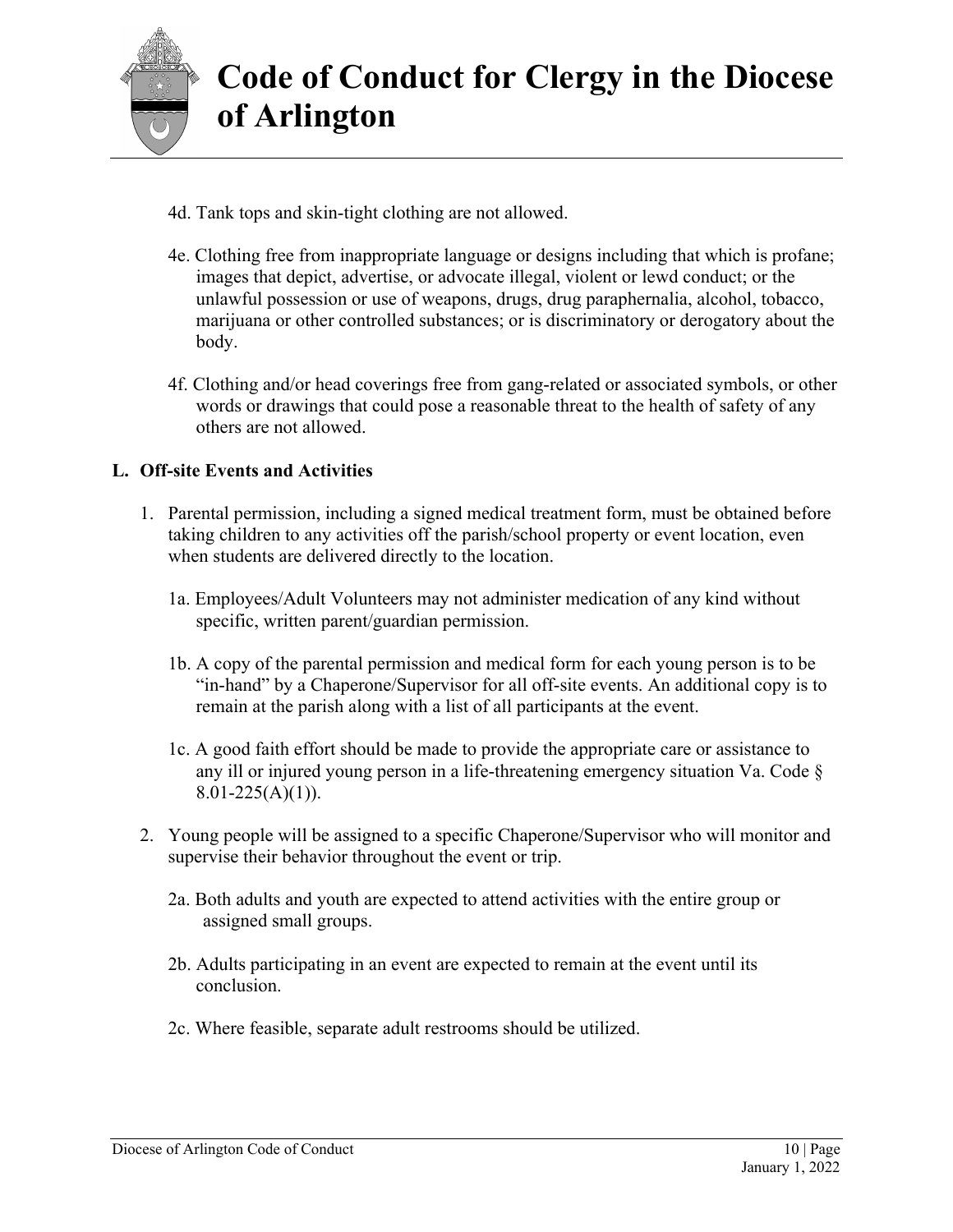

- 3. When sponsored programs occur off-campus, Chaperones/Supervisors will be provided information to review with all youth participants to help familiarize them with the program schedule and facility layout where event activities will take place.
	- 3a. All adults should ensure that the young people understand important safety information.
	- 3b. A specific location must be designated where minors will be able to locate their chaperone or supervisor or where the group will meet at an agreed-upon time.
- 4. Unrelated adults should not be alone with a child in a sleeping facility, restroom, dressing facility or other closed room or isolated area.
- 5. During overnight events, special care must be taken to ensure the safety of young people:
	- 5a. If any adult volunteer must enter a sleeping area with young people, a second adult volunteer must be present.
	- 5b. Any interaction with the youth may not be held within the sleeping quarters unless it is a group activity and outside of normal sleeping time, and the location is converted to accommodate the activity.
	- 5c. Under no circumstances shall an unrelated adult share a bed with a child. If an adult must stay in a hotel or other sleeping room with children, the adult must sleep in his or her own bed, using a rollaway, cot or other bedding materials if necessary.
	- 5d. During overnight activities, Chaperones/Supervisors are responsible for establishing and enforcing a curfew. Youth should be afforded the opportunity for at least eight hours of sleep.
	- 5e. Chaperones/Supervisors must check rooms on a regular basis after curfew to ensure that young people are located within and remain in their rooms.
	- 5f. A Chaperone must be available in a designated location throughout the night. An adult must also be on-watch and is responsible for actively monitoring sleeping arrangements throughout the night.

### **M. Photography**

1. Photographs and/or videos of single or specific children may not be taken without the knowledge and permission of a parent or guardian.

1a. Parental permission granted for the photographs or videos of minors must be done in writing utilizing the diocesan forms provided by the Office of Risk Management. This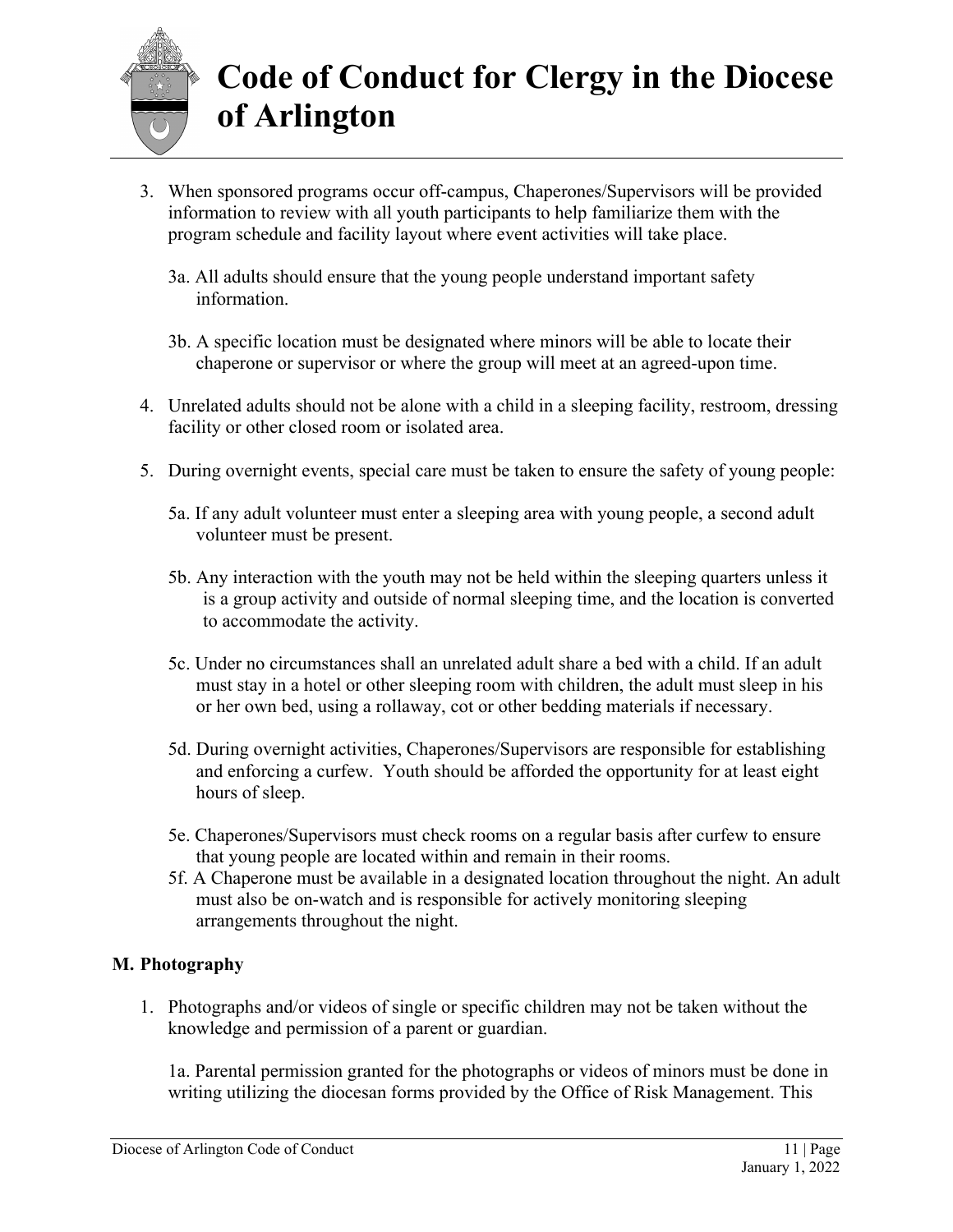

may be done prior to an individual event, or annually with renewal each year for an ongoing program.

- 1b. Adults may never take photographs or videos of children while they are unclothed or dressing.
- 1c. Showing/sharing pornography and/or explicit or harmful content to/with minors is forbidden.
- 2. Parental permission must be granted for the publishing of a minor's name and done so in writing prior to publication.
- 3. Copies of photographs must be available to parents/guardians upon request. Photographs and videos (and any copies) must be deleted upon request of the parent/guardian.

#### **SOCIAL MEDIA, COMMUNICATION AND TECHNOLOGY**

#### **N. General Guidelines for Social Media**

1. All ministry social networks and communication should be open and transparent.

1a. All ministry social media sites are to be owned or hosted by the diocesan, parish, and/or school sponsoring entity. All passwords should be known by the parish and/or school administration and should not be changed without their permission.

- 2. All clergy must always identify themselves as clergy with the appropriate title in their username and/or profile.
- 3. Clergy social media accounts are always to be presumed to be ministry accounts and thus to be open and transparent.
- 4. Personal social media accounts may not be used for ministry communication with minors.
- 5. Each ministry that communicates with minors should establish a dedicated account that is used exclusively for ministerial purposes and that may be accessed, monitored, and used by more than one unrelated adult volunteer.
- 6. Use of social media communication for private one-on-one contact with minors is not permitted.

6a. Applications (e.g., Flocknote, Constant Contact, Mailchimp, Survey Monkey, etc.) utilizing unilateral communication (texting and emailing) from an official account of the organization for announcements and promotions is permitted.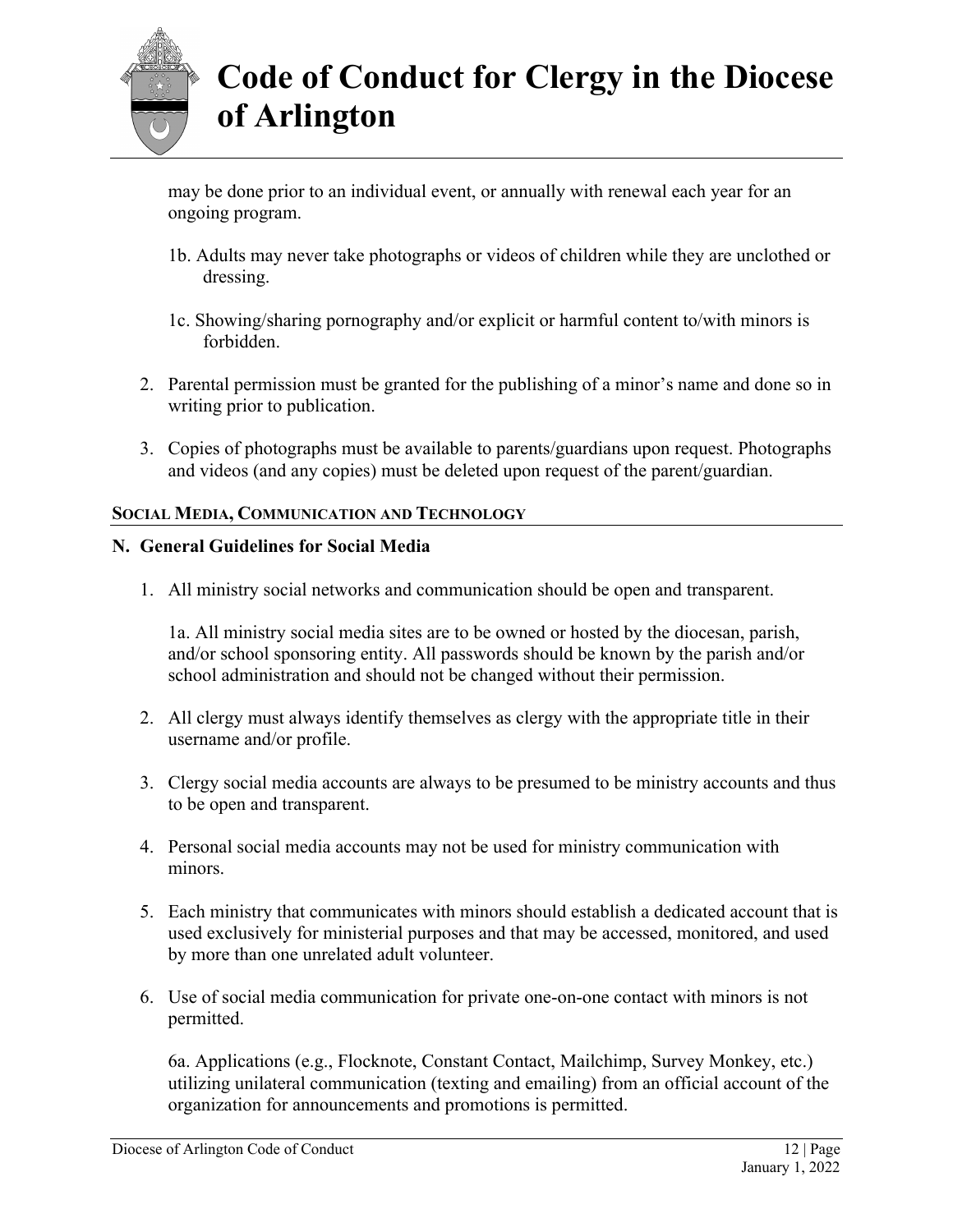

6b. One-on-one or group texting or instant/direct messaging without utilizing an official diocesan, parish, or school application is not permitted.

- 7. All text-based communications sent to or received from young people must be copied to their parent(s)/guardian or an additional adult volunteer/employee. These communications must be kept permanently on-file and at the organization location in an easily accessible format.
- 8. Communication with minors via electronic means is to be restricted to the hours that are appropriate for a phone call to the residence, except in the event of an emergency or to communicate time-sensitive information.
- 9. Use of cell phones is not permitted during youth events. 9a. Schools may allow the use of cell phones for educational and emergency purposes only.
- 10. The "tagging" of a minor in a picture or video is prohibited.
	- 10a. If an electronic photograph or video is posted on any ministry site, all names related to minors must be removed unless a release is signed by the parents/guardians.
- 11. Further advancements in technology may require periodic updates and addenda to this section of the Code of Conduct. The universal principles provided above are to be applied prudently and judiciously in the event an update has not occurred.